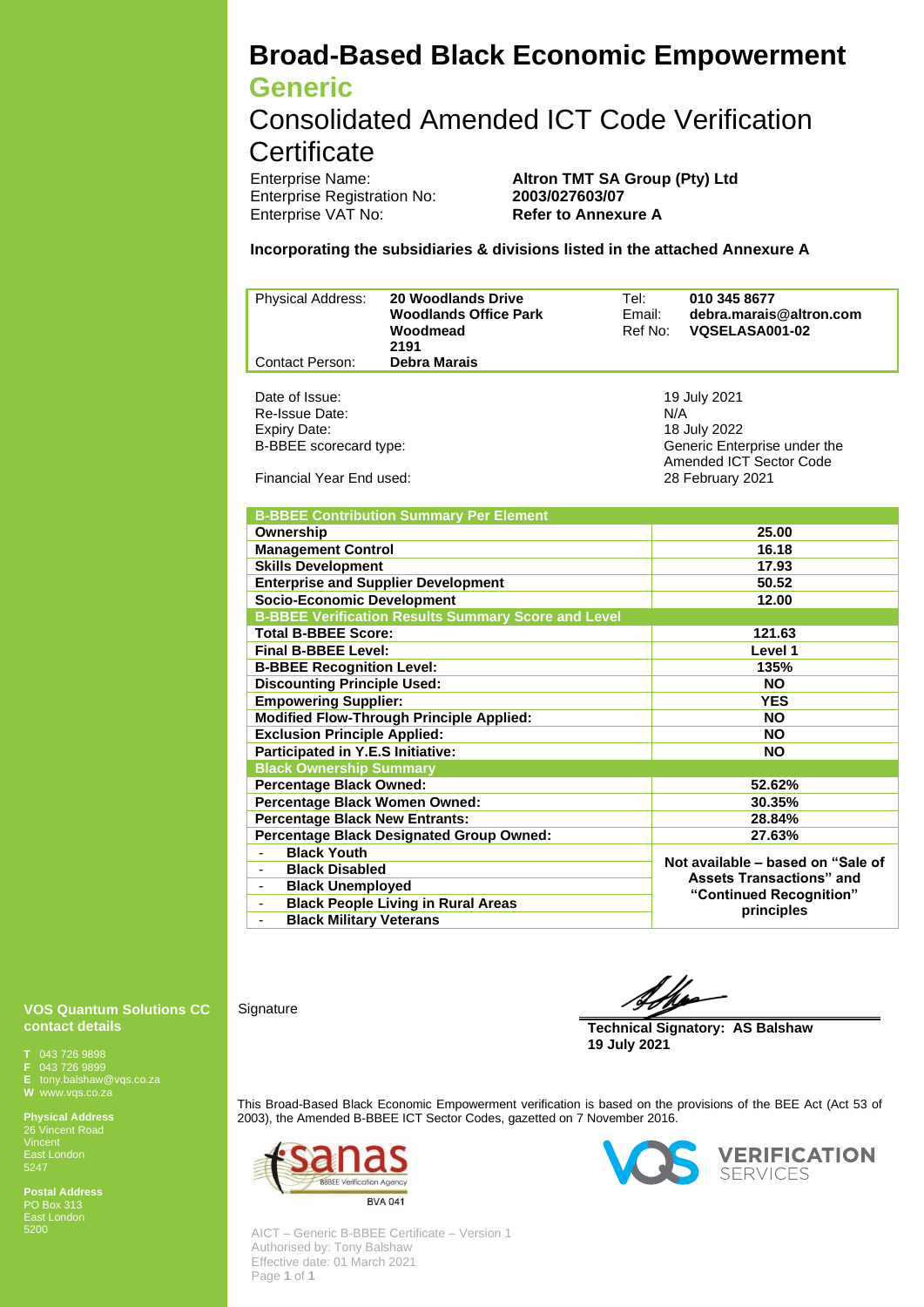## **Annexure A – Details of Divisions & Subsidiaries Broad-Based Black Economic Empowerment**

## **Generic**

## Amended ICT Codes

| Enterprise Name:                   | Altron TMT SA Group (Pty) Ltd |  |  |  |
|------------------------------------|-------------------------------|--|--|--|
| <b>Enterprise Registration No:</b> | 2003/027603/07                |  |  |  |
| Enterprise VAT No:                 | <b>Refer below</b>            |  |  |  |
| Reference No:                      | <b>VQSASA001-02</b>           |  |  |  |
| Date of B-BBEE Verification:       | 19 July 2021                  |  |  |  |
| Re-Issue Date:                     | N/A                           |  |  |  |
| Expiry Date:                       | 18 July 2022                  |  |  |  |
|                                    |                               |  |  |  |

B-BBEE Scorecard Applied: **Generic – Amended ICT Codes**

### **The Measured Entity incorporates the following subsidiaries & divisions:**

| <b>Subsidiary/ Division Name</b>                                   | <b>Registration</b><br><b>Number</b> | <b>VAT</b><br><b>Number</b>            | <b>Physical Address</b>                                                                      |
|--------------------------------------------------------------------|--------------------------------------|----------------------------------------|----------------------------------------------------------------------------------------------|
| Altech Autopage Cellular (Pty) Ltd                                 | 1993/006786/07                       | 4770142067                             | 20 Woodlands Drive<br><b>Woodlands Office Park</b><br>Woodmead, 2191                         |
| Arrow Altech Distribution (Pty) Ltd<br>t/a Altron Arrow            | 1997/000402/07                       | 4920173194                             | 53-57 Yaldwyn Road<br><b>Hughes Extension</b><br>Jet Park, 1459                              |
| Altron Nexus (Pty) Ltd                                             | 2009/020638/07                       | 4250101385<br>4960172296<br>4210140358 | <b>Block D, Woodlands Office</b><br>Park, 20 Woodlands Drive<br>Sandton, 2080                |
| Altron Nexus Smart Cities (Pty) Ltd                                | 1964/001065/07                       | 4940291083                             | <b>Block D, Woodlands Office</b><br>Park, 20 Woodlands Drive<br>Sandton, 2080                |
| Altron Nexus Solutions,<br>a division of Altron Nexus (Pty) Ltd    | 2009/020638/07                       | 4250101385                             | <b>Block D, Woodlands Office</b><br>Park, 20 Woodlands Drive<br>Sandton, 2080                |
| Altron Nexus Distributors,<br>a division of Altron Nexus (Pty) Ltd | 2009/020638/07                       | 4960172296                             | Block D, Woodlands Office<br>Park, 20 Woodlands Drive<br>Sandton, 2080                       |
| Altron Nexus @ Connect,<br>a division of Altron Nexus (Pty) Ltd    | 2009/020638/07                       | 4210140358                             | Block D, Woodlands Office<br>Park, 20 Woodlands Drive<br>Sandton, 2080                       |
| Genbiz Trading 1001 (Pty) Ltd<br>t/a Xerox Eastern Cape            | 2003/024424/07                       | 4950209561                             | <b>38 Pearce Street</b><br>Berea<br>East London, 5214                                        |
| Netstar (Pty) Ltd                                                  | 1992/001223/07                       | 4760134629<br>4220265260               | Netstar Head Office<br><b>Central Park Offices</b><br>16 <sup>th</sup> Road<br>Midrand, 1685 |
| Altron TMT (Pty) Ltd                                               | 1984/003805/07                       | 4320267851                             | 20 Woodlands Drive<br><b>Woodlands Office Park</b><br>Woodmead, 2191                         |
| Altron People Solutions, a division<br>of Altron TMT (Pty) Ltd     | 1984/003805/07                       | 4320267851                             | 10 Philips Street<br>Randburg, 2194                                                          |
| Altron Systems Integration, a<br>division of Altron TMT (Pty) Ltd  | 1984/003805/07                       | 4320267851<br>4260265261               | <b>Building A</b><br><b>Woodlands Office Park</b><br>20 Woodlands Drive<br>Woodmead, 2191    |
| <b>Bytes Systems Integration</b>                                   | 2003/027603/07                       | 4910256637                             | <b>Building A</b><br><b>Woodlands Office Park</b><br>20 Woodlands Drive<br>Woodmead, 2191    |

AICT - Annexure A Details of Subsidiaries and Divisions - Version 1 Authorised by: Tony Balshaw Effective date: 01 March 2021 Page **1** of **2**





 $\mathbb Z$ 

**VOS Quantum Solutions CC contact details** 

**T** 043 726 9898 **F** 043 726 9899 **E** tony.balshaw@vqs.co.za

**Physical Address** 26 Vincent Road East London 5247

**Postal Address** PO Box 313 East London